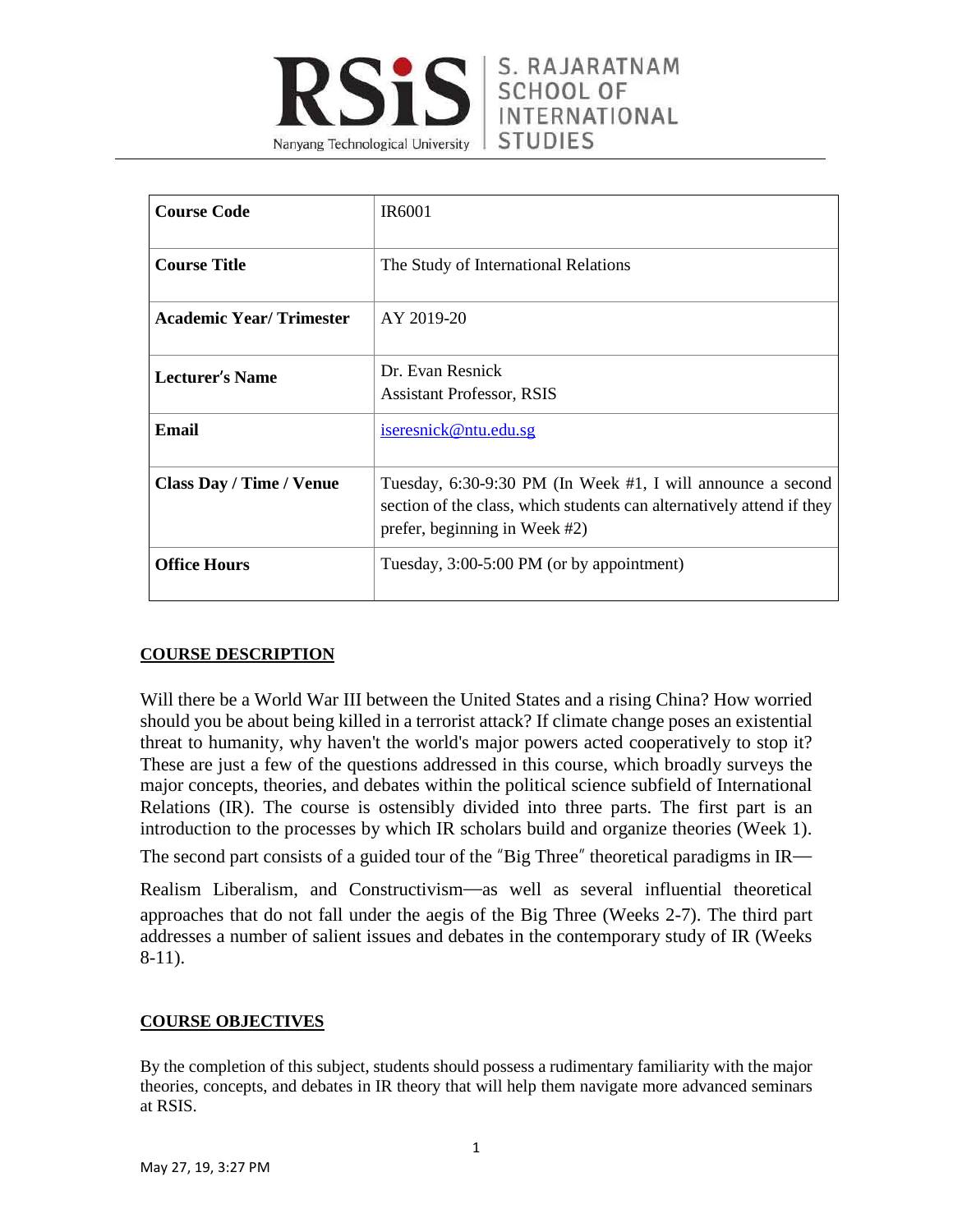

# **COURSE EVALUATION**

| Opened Book Take Home Mid-Term Exam   45% |      |
|-------------------------------------------|------|
| Closed Book Final Exam                    | 45%  |
| <b>Class Participation</b>                | 10\% |

The opened book take-home exam will require students to answer one question (from a list of three questions) in standard essay format, *relying exclusively on the readings assigned in the course syllabus*. The paper can be no longer than 2,500 words. I will email all students the exam questions at 9 AM on the day of class in Week #6. The exam must be submitted in hard copy to the GPO office by the following Monday afternoon (Week #7) at 5:30 pm. Unexcused late papers will be penalized at a rate of 5 points per day.

The closed book final examination, which will be held on the final meeting of the trimester (Week #13), will test students' knowledge of the course materials. It will consist of two parts. The first part will require students to briefly define and explain the significance of two (out of five) key terms and concepts  $(2 \times 2.5 \text{ points} = 5 \text{ total points})$ . The second part requires students to answer two (out of four) broader questions in standard essay format  $(2 \times 20 \text{ points} = 40 \text{ total})$ points). Each of the four questions will address one or more of the key theories and debates found within a given week's readings. In other words, the questions will not require students to integrate readings and arguments spanning multiple weeks/topics of the course. During the Review Session for the Final Examination (Week #12), I will distribute a study sheet which will include a list of key terms and essay questions from which I will construct the final exam.

# Class Participation:

All students are expected to attend lecture every week and sign an attendance sheet. Each lecture will be 2 hours separated by a 20 minute break in the middle. After lecture, there will be a 30 minute discussion, during which students can ask questions about the readings and lectures, and I will pose questions to the students about the implications of the readings for contemporary events. Students are expected to attend all sessions of the class and participate actively in the discussions.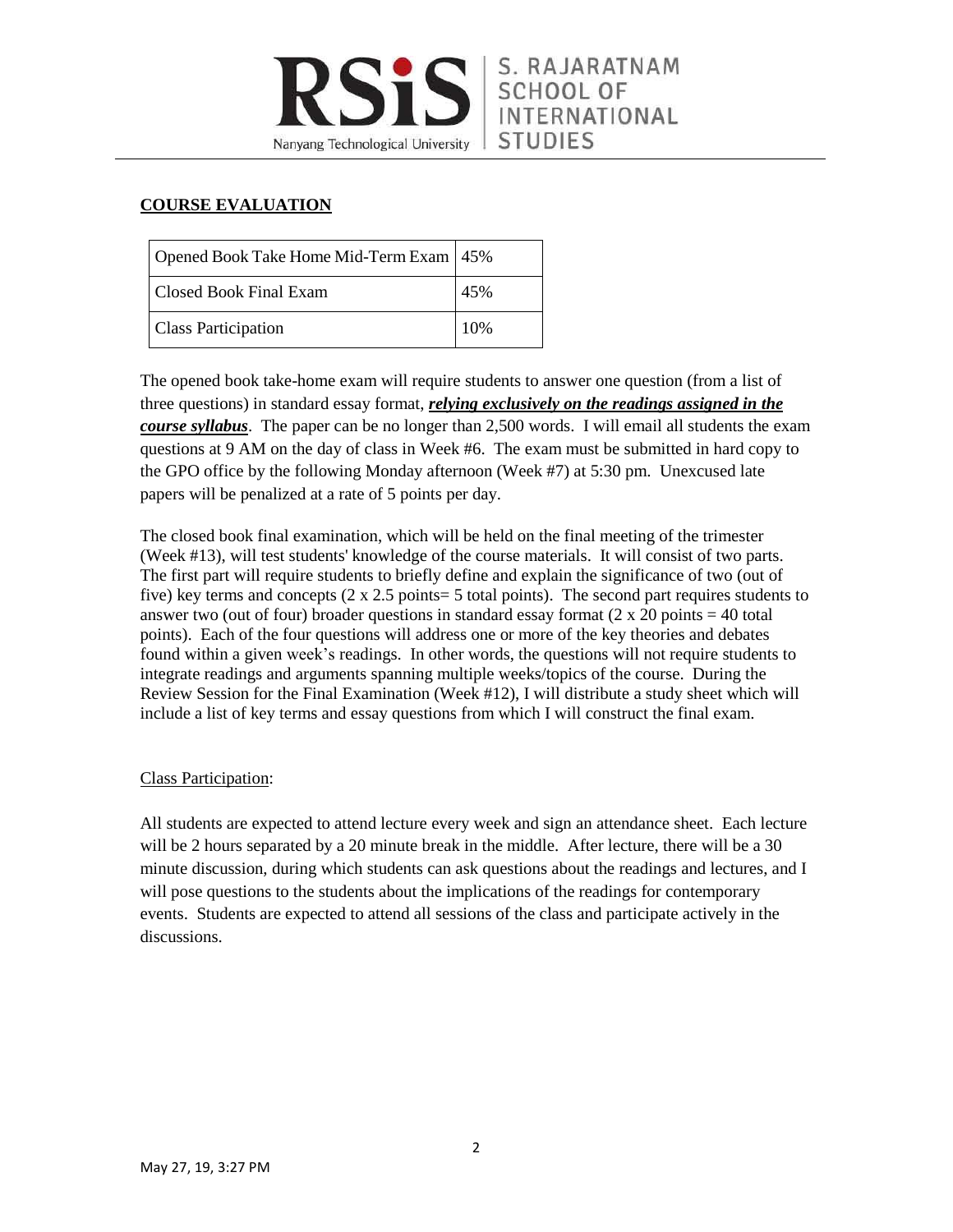### Course Text

Most but not all of the required readings for this class can be found in the course reader, several copies of which have been placed on reserve at the RSIS Library:

\*Robert Art and Robert Jervis, eds*.,* International Politics: Enduring Concepts and Contemporary Issues,  $12<sup>th</sup>$  ed. (Pearson, 2015)

Those readings that are not to be found in Art/Jervis can be located at the following places: (1) academic journal articles that may be accessed via the NTU Libraries EJOURNALS link <http://www.ntu.edu.sg/Library/Pages/collection/e-journals.aspx>; (2) chapters from books which can be found in the IR reserves area of the RSIS Library; (3) chapters from books which are available as ebooks via the NTU library catalogue <https://eps.ntu.edu.sg/client/en\_GB/OPAC>; (4) publicly available documents that can be downloaded directly from the internet. For each non-Art/Jervis reading, at the end of the citation I show how that reading can be accessed (i.e., **EJOURNALS**, **RESERVES**, **EBOOK**, or the **precise internet link to the document**).

*I have been extremely careful to set the amount of weekly reading for this course at an extremely humane 50-60 pages per week, which is considerably less than many other RSIS classes, and far less than previous iterations of this class. In return, I URGE all students to proceed methodically through all of the readings for each class*—*some of which are quite*

*dense*—*and make a determined effort to understand them. I highly recommend that students make summary notes for each reading to help them prepare for the exams.*

#### Course Schedule

- Week #1: Thinking Theoretically About International Relations (IR) Week #2: Realism, Part I Week #3: Realism, Part II Week #4: Liberalism, Part I Week #5: Liberalism, Part II Week #6: Constructivism Week #7: Theories of Organizational Behavior, Bureaucratic Politics, and Individual Decision-making Week #8: Economic Globalization Week #9: The Utility of Military Power Week #10: Non-State Security Threats: Terrorism, Organized Crime, Environmental Degradation, and Civil Wars Week #11: The Future of IR Week #12: Review Session for Final Examination
- Week #13: Final Examination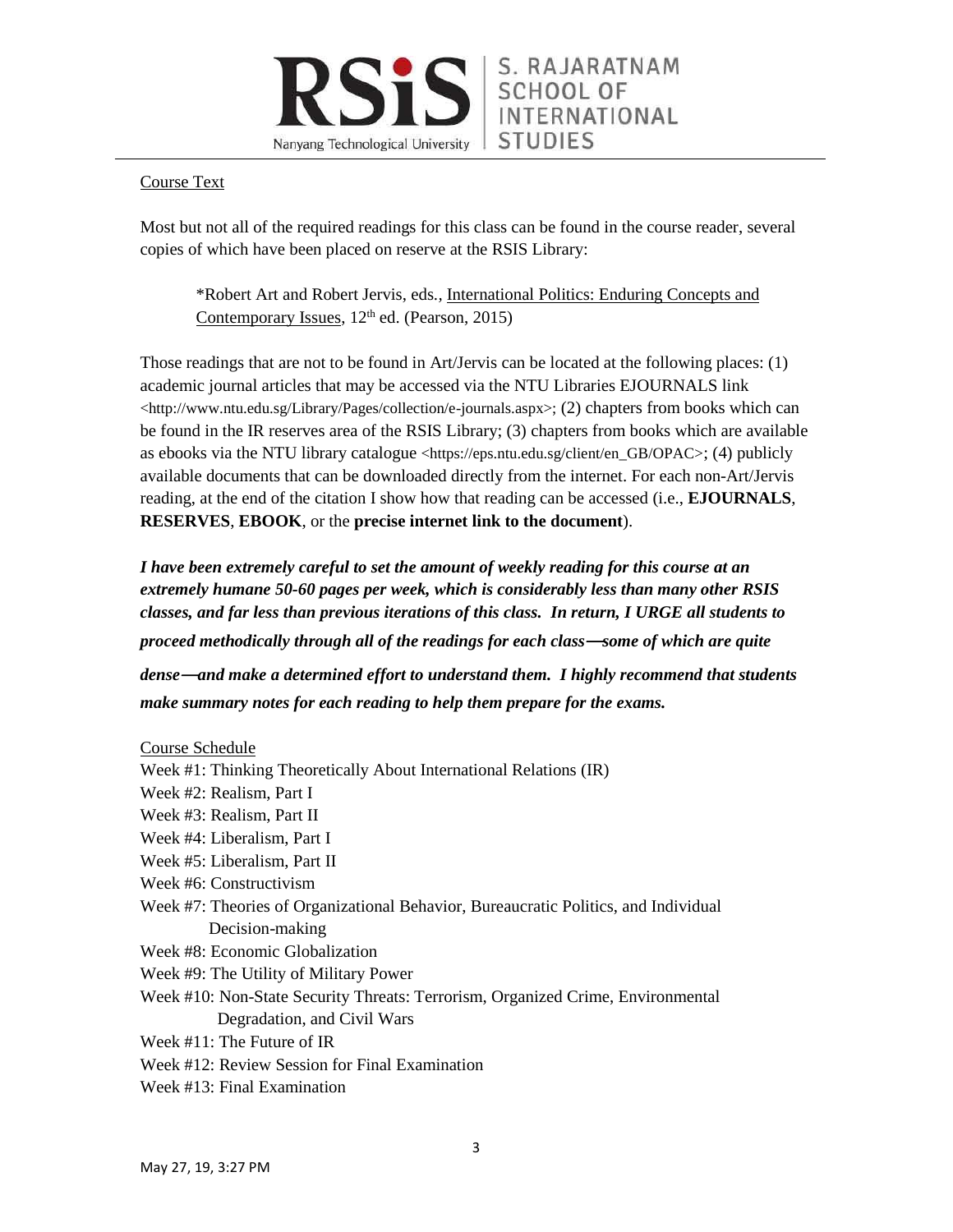

**Week One: Thinking TheoreticallyAbout International Relations (IR)**

# Required Readings:

*What is a Theory? What is IR Theory?*

- \* Kenneth Waltz, Theory of International Politics (Waveland Press, 1979), Ch. 1 (pp. 1-17). **RESERVES**
- Colin Elman and Miriam Fendius Elman, "Diplomatic History and International Relations Theory: Respecting Difference and Crossing Boundaries," International Security, 22, No. 1 (Summer 1997), pp. 5-21. **EJOURNALS**

*Organizing IR Theories: Levels of Analysis*

- Arnold Wolfers, Discord and Collaboration: Essays on International Politics (Johns Hopkins University Press, 1962), Ch. 1: The Actors in International Politics (pp. 3-24). **RESERVES**
- Robert Jervis, "President Trump and IR Theory," H-Diplo/ISSF Policy Series: America and the World-2017 and Beyond, Jan. 2, 2017, pp. 1-4. **<http://issforum.org/ISSF/PDF/Policy-Roundtable-1-5B.pdf>**.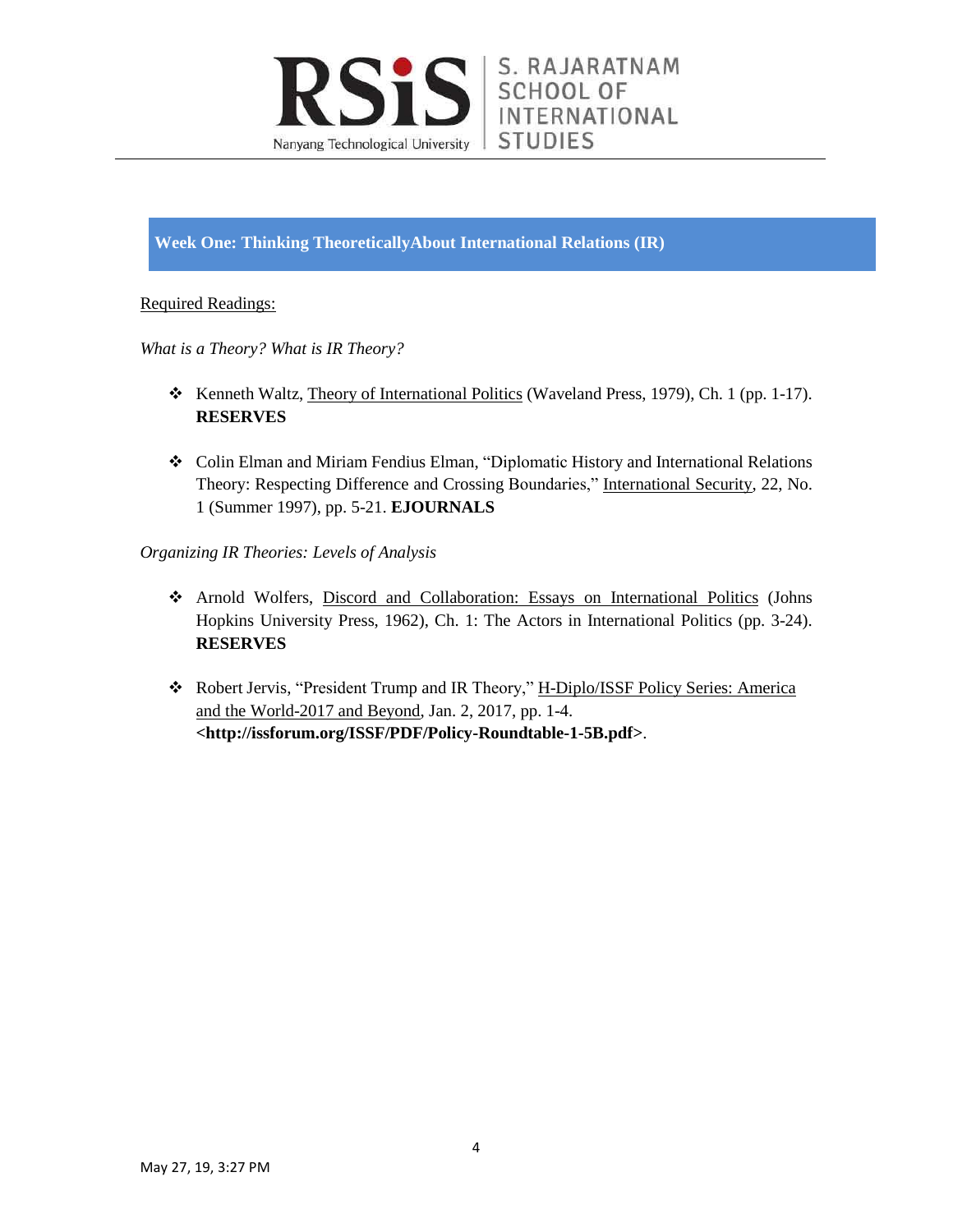

# **Week Two: Realism, Part I**

#### Required Readings:

#### "*Classical*" *Realism*

- ❖ Thucydides, "The Melian Dialogue," in Robert Art and Robert Jervis, eds., International Politics: Enduring Concepts and Contemporary Issues, pp. 21-26.
- ❖ Hans Morgenthau, "Six Principles of Political Realism," in Art/Jervis, eds., pp. 29-35.

*Waltz*'*s Neorealism: The Mother of All IR Theories*

- ❖ Kenneth Waltz, "The Anarchic Structure of World Politics," in Art/Jervis, eds., pp. 47- 65.
- ❖ Kenneth Waltz, "The Origins of War in Neorealist Theory," Journal of Interdisciplinary History, 18, No. 4 (Spring 1988), pp. 615-628. **EJOURNALS**

*Neorealism After the Cold War*

- ❖ Stephen Brooks and William Wohlforth, "American Primacy in Perspective," Foreign Affairs, 81, No. 4 (July/Aug. 2002), pp. 20-33. **EJOURNALS**
- ❖ Barry Posen, "Emerging Multipolarity: Why Should We Care?" in Art/Jervis, eds., pp. 465-473.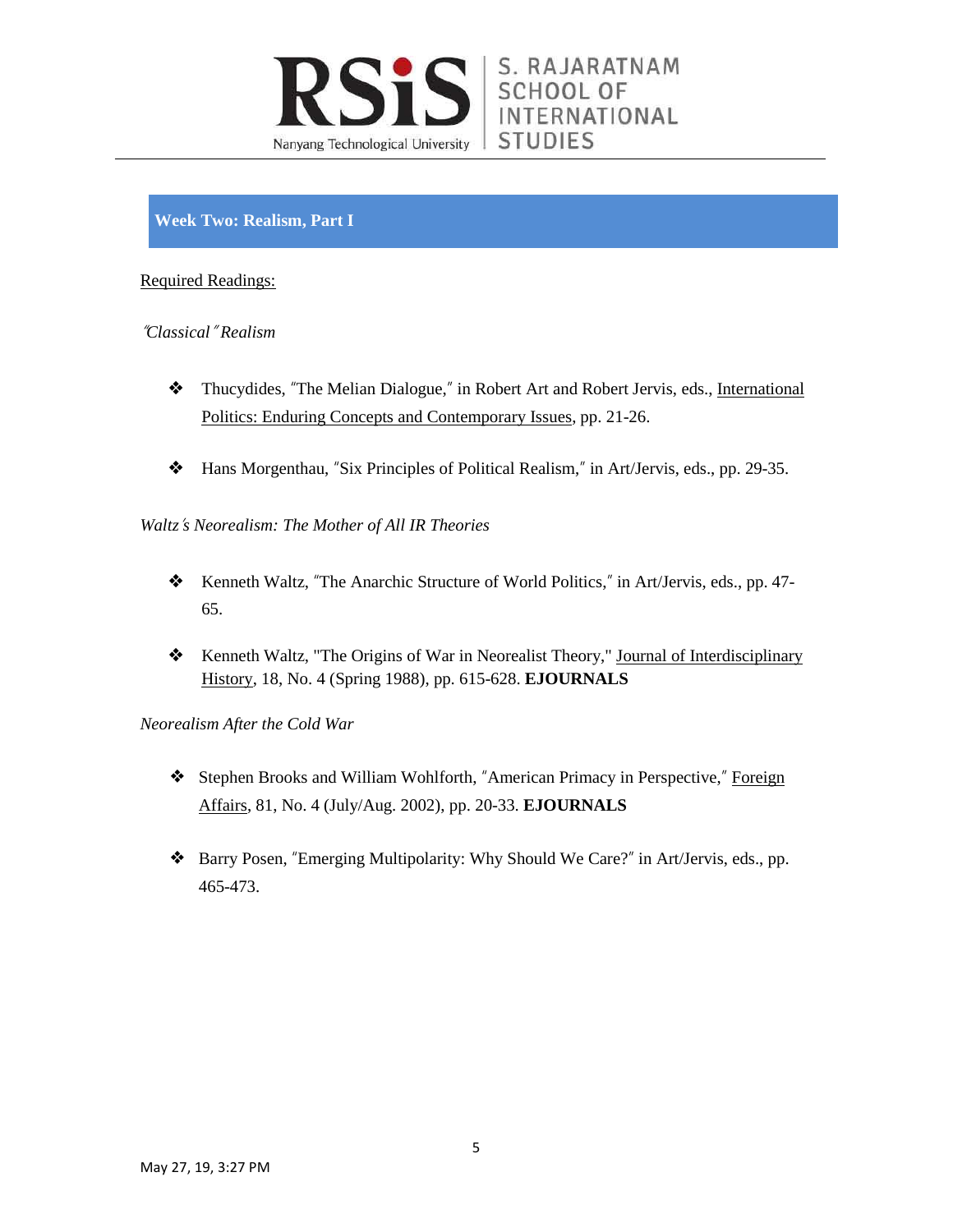

# **Week Three: Realism, Part II**

### Required Readings:

*Defensive vs. Offensive Neorealism*

- ❖ Robert Jervis, "Offense, Defense, and the Security Dilemma," in Art/Jervis, eds., pp. 93- 112.
- ❖ Stephen Walt, "Alliances: Balancing and Bandwagoning," in Art/Jervis, eds., pp. 124- 131.
- ❖ John Mearsheimer, "Anarchy and the Struggle for Power," in Robert Art and Robert Jervis, International Politics: Enduring Concepts and Contemporary Issues, **9 th Edition (Pearson Longman, 2008)**, pp. 50-60. (All subsequent references to Art/Jervis in the syllabus are to the 12<sup>th</sup> Edition, 2015). **RESERVES**

# *Hegemonic War Theory*

- ❖ Robert Gilpin, "The Theory of Hegemonic War," Journal of Interdisciplinary History, 18, No. 4 (Spring 1988), pp. 591-613. **EJOURNALS**
- ❖ David Kang, "Hierarchy and Hegemony in International Politics," in Art/Jervis, eds., pp. 131-134.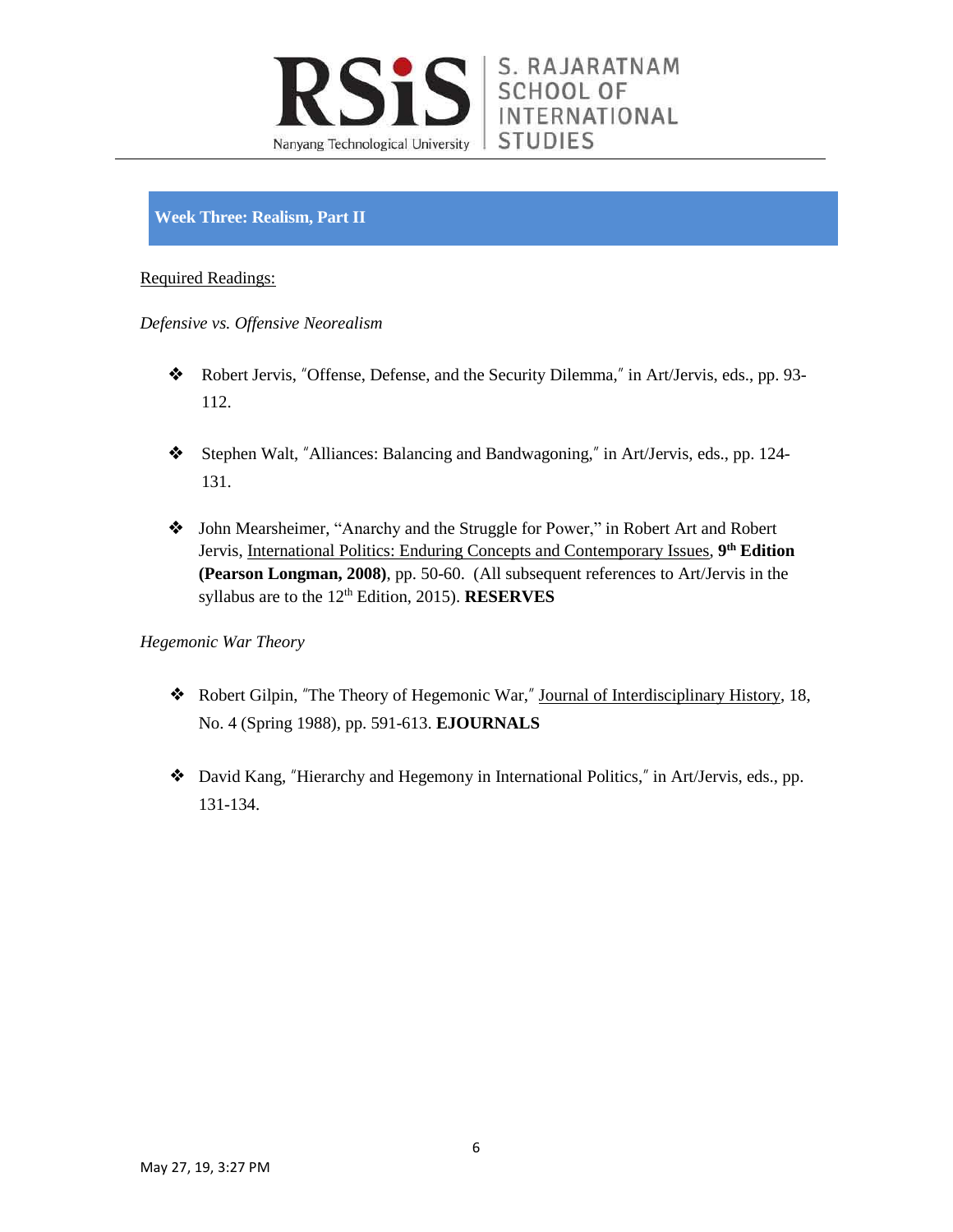

## **Week Four: Liberalism, Part I**

#### Required Readings:

*The United States and the Liberal Tradition in IR*

 G. John Ikenberry, "Liberalism in a Realist World: International Relations as an American Scholarly Tradition," International Studies, 46, No. 1 & 2 (2009), pp. 203-219. **EJOURNALS**

#### *Neoliberal Institutionalism*

- ❖ Robert Keohane, After Hegemony: Cooperation and Discord in the World Political Economy (Princeton University Press, 1984), Ch's 5 & 6 (pp. 65-109). **RESERVES**
- ❖ Robert Keohane, "International Institutions: Can Interdependence Work?" in Art/Jervis, eds., pp. 148-154.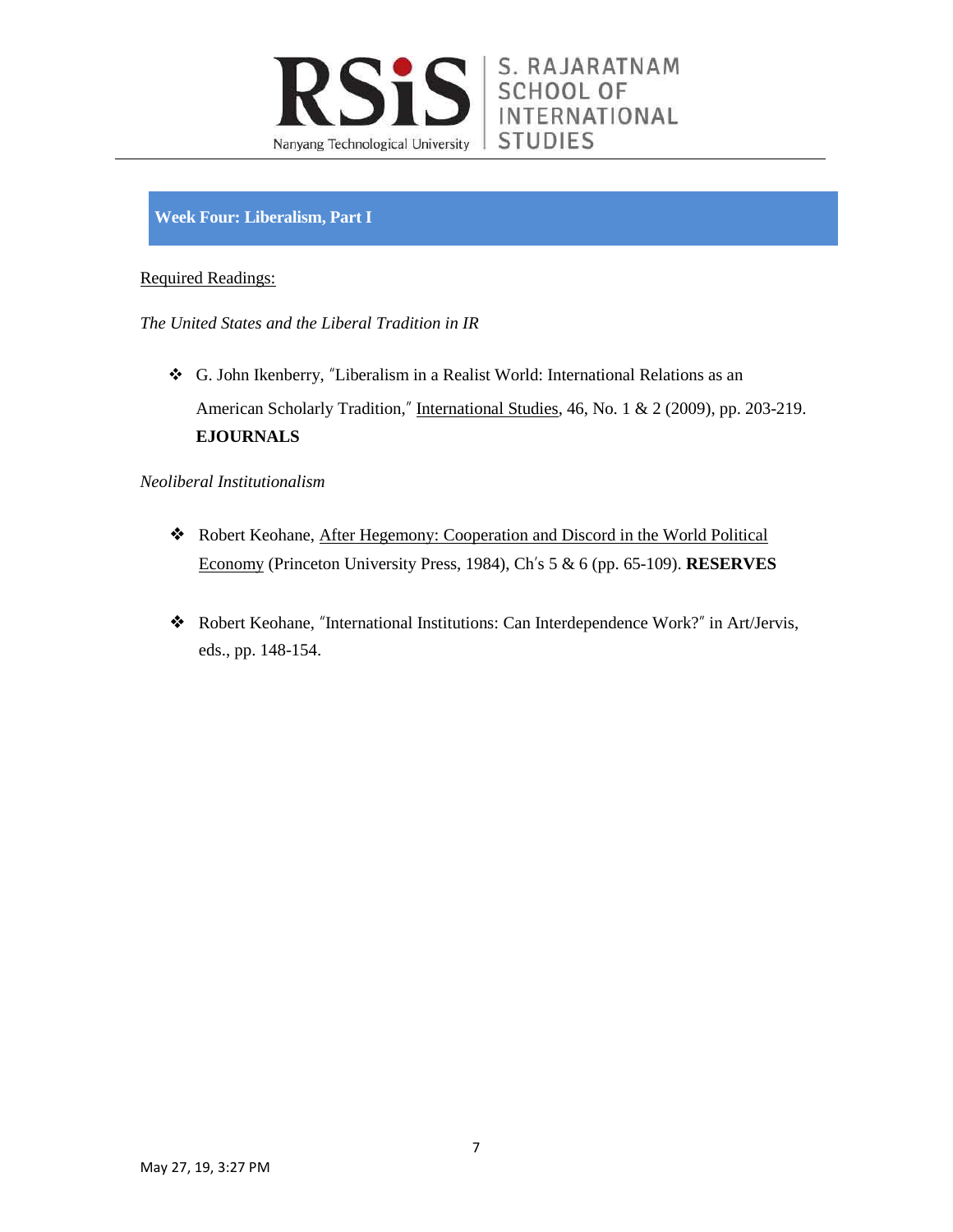

# **Week Five: Liberalism, Part II**

### Required Readings:

*Commercial Liberalism*

❖ Richard Rosecrance, The Rise of the Trading State: Commerce and Conquest in the Modern World (Basic Books, 1986), Ch. 2 (pp. 22-43). **RESERVES**

*The Democratic Peace Thesis (Theory?)*

- ❖ Michael Doyle, "Kant, Liberal Legacies, and Foreign Affairs," in Art/Jervis, eds., pp. 112-124.
- ❖ Bruce Russett, "The Fact of the Democratic Peace" and "Why Democratic Peace?" in Michael Brown, Sean Lynn-Jones, and Steven Miller, eds., Debating the Democratic Peace (MIT Press, 1996), pp. 78 (last paragraph)-81, and 82-115. **RESERVES**

#### *Democratizing States and War*

❖ Edward D. Mansfield and Jack L. Snyder, "Democratization and War," Foreign Affairs, 74, No. 3 (May/June 1995), pp. 79-97. **EJOURNALS**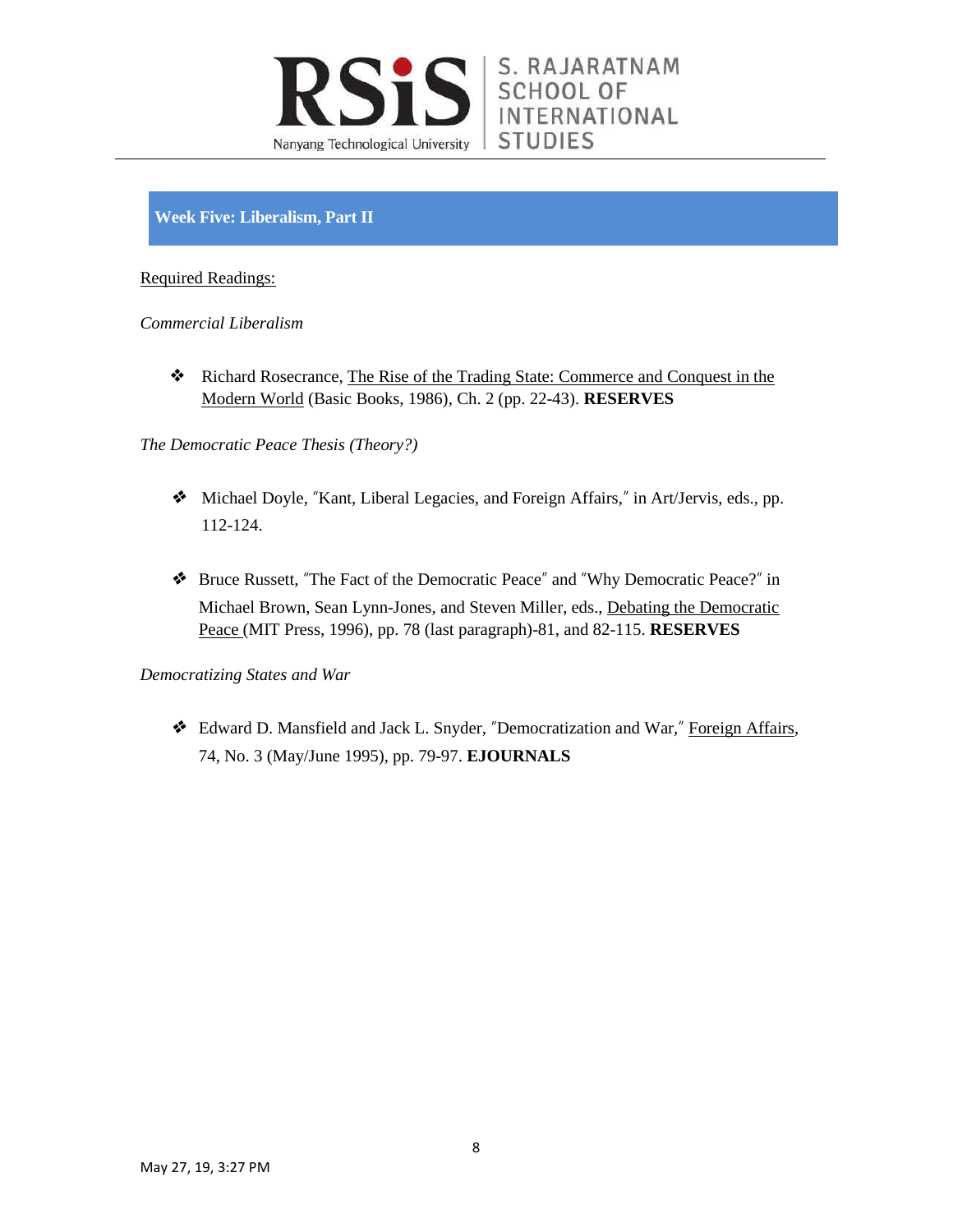

### **Week Six: Constructivism**

# **[TAKE HOME EXAMINATION QUESTIONS WILL BE EMAILED TO STUDENTS AT 9 AM ON TUESDAY]**

### Required Readings:

#### *Wendt*'*s Path-Breaking Article*

❖ Alexander Wendt, "Anarchy is What States Make of It," in Art/Jervis, eds., pp. 73-80.

*Causal Mechanisms: Legitimization, Legalization, Transnational Activist Networks*

- ❖ Ian Hurd, "Legitimacy in International Politics," in Art/Jervis, eds., pp. 26-28.
- ❖ Steven Ratner, "International Law: The Trials of Global Norms," in Art/Jervis, eds., pp. 387-391.
- ❖ Margaret Keck and Kathryn Sikkink, "Transnational Activist Networks," in Art/Jervis, pp. 392-397.

#### *Feminist Constructivism*

❖ J. Ann Tickner, "A Critique of Hans Morgenthau's Principles of Political Realism," in Art/Jervis, eds., pp. 35-46.

#### *The Salience of International Norms: The Case of Humanitarian Intervention*

- ❖ Rhoda Howard and Jack Donnelly, "Human Rights in World Politics," in Art/Jervis, eds., pp. 376-387.
- ❖ Kofi Annan, "Reflections on Intervention," in Art/Jervis, eds., pp. 342-346.
- ❖ Jon Western and Joshua Goldstein, "Humanitarian Intervention Comes of Age," in Art/Jervis, eds., pp. 347-353.
- ❖ Benjamin A. Valentino, "The True Costs of Humanitarian Intervention," in Art/Jervis, eds., pp. 353-360.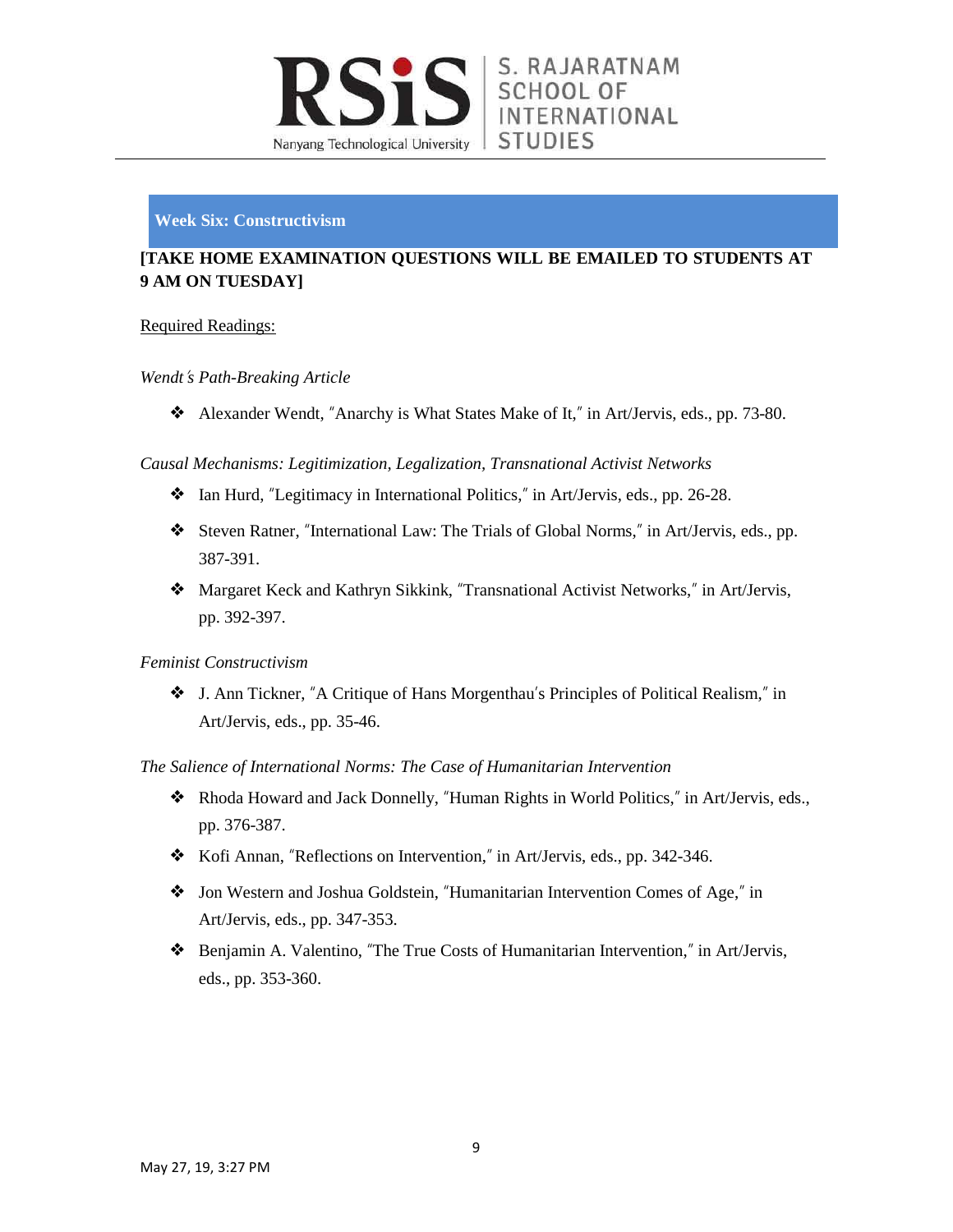

**Week Seven: Theories of Organizational Behavior, Bureaucratic Politics, and Individual Decisionmaking**

## **[TAKE HOME EXAM MUST BE SUBMITTED TO GPO BY MONDAY AT 5 PM]**

### Required Readings:

*How Leaders Are Foiled By Their Own Agencies and Advisors: The Classic Article on Organizational Processes, Bureaucratic Politics, and U.S. Foreign Policy*

❖ Graham Allison, "Conceptual Models and the Cuban Missile Crisis," American Political Science Review, 63, No. 3 (Sept. 1969), pp. 689-718. **EJOURNALS**

*A Contemporary Application: President Trump Confronts the* "*Foreign Policy Establishment*"

❖ Stephen Walt, "The Donald Versus the Blob," H-Diplo/ISSF Policy Series: America and the World-2017 and Beyond, Feb. 14, 2017, pp. 1-4. **<https://issforum.org/ISSF/PDF/Policy-Roundtable-1-5N.pdf>**.

### *The* "*Great (Wo)Man of History*" *Perspective*

❖ John Mueller, "A Determined Man: World War I, Hitler, and the Unlikely March to World War II," *CATO Institution Commentary*, Nov. 11, 2018, pp. 1-6. **<https://www.cato.org/publications/commentary/determined-man-world-war-ihitler-unlikely-march-world-war-ii>**.

# *Clinical Psychology*

\* Rose McDermott, "The Nature of Narcissism," H-Diplo/ISSF Policy Series: America and the World-2017 and Beyond, June 15, 2018, pp. 1-6. **<https://issforum.org/ISSF/PDF/Policy-Roundtable-1-5BE.pdf>**.

*Cognitive Psychology: Perception and Misperception in International Politics*

- ❖ Robert Jervis, "Hypotheses on Misperception," World Politics, 20, No. 3 (April 1968), pp. 454-479. **EJOURNALS**
- ◆ Daniel Kahneman and Jonathan Renshon, "Why Hawks Win," Foreign Policy (January/February 2007) pp. 34-38. **EJOURNALS**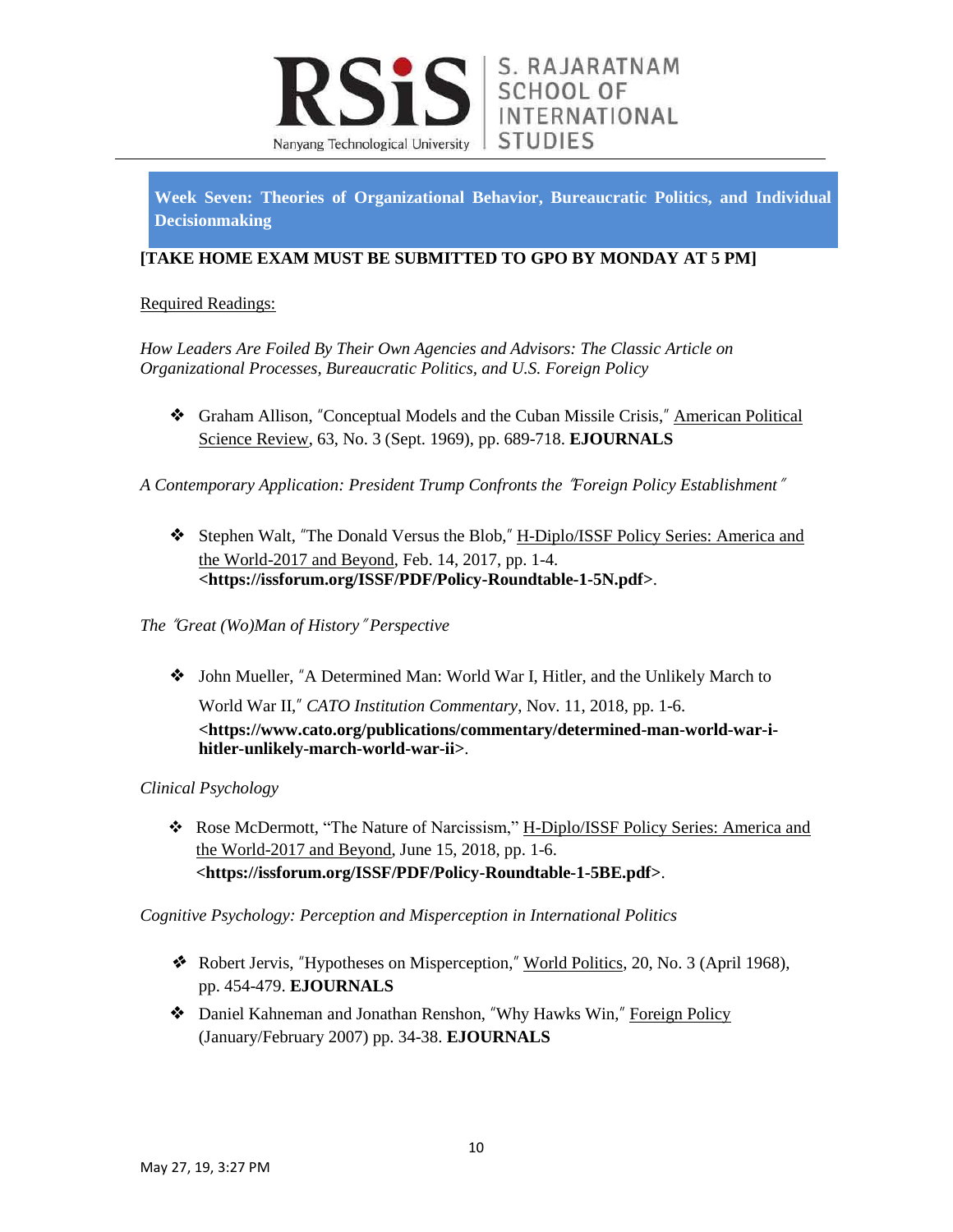

**Week Eight: Economic Globalization**

#### Required Readings:

*Three Paradigms for the Study of International Political Economy*

❖ Robert Gilpin, "The Nature of Political Economy," in Art/Jervis, eds., pp. 226-240.

*U.S. Hegemony and the Post-1945 International Economic Order*

❖ Michael Mastanduno, "System Maker and Privilege Taker: U.S. Power and the International Political Economy," World Politics, 61, No. 1 (Jan. 2009), pp. 121-154. **EJOURNALS**

*Theorizing Foreign Trade Policy*

❖ Michael Hiscox, "The Domestic Sources of Foreign Economic Policy," in Art/Jervis, eds., pp. 241-249.

*Contending Perspectives on Economic Globalization*

- ❖ Jeffrey Frankel, "Globalization of the Economy," in Art/Jervis, eds., pp. 256-270.
- ❖ Pankaj Ghemawat, "Why the World Isn't Flat," in Art/Jervis, eds., pp. 270-275.
- ❖ Kenneth Waltz, "Globalization and Governance," in Art/Jervis, eds., pp. 440-450.
- ❖ Dani Rodrik, "Why Doesn't Everyone Get the Case for Free Trade?" in Art/Jervis, eds., pp. 249-255.
- ❖ Moises Naim, "What Globalization Is and Is Not," in Art/Jervis, eds., pp. 275-279.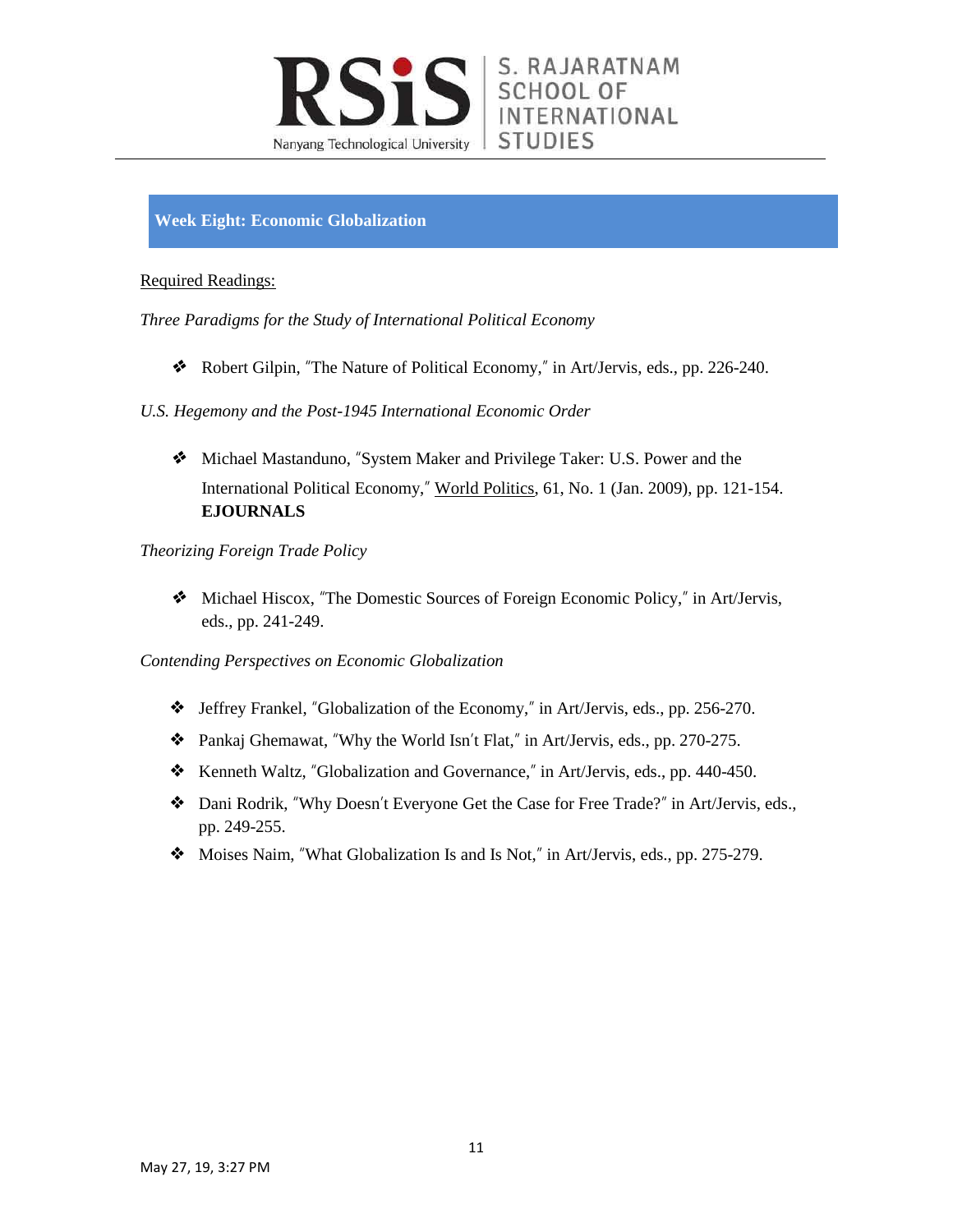

## **Week Nine: The Utility of Military Power**

#### Required Readings:

*If States Are Rational Actors, Why Do They Fight Costly Wars?*

❖ James Fearon, "Rationalist Explanations for War," in Art/Jervis, eds., pp. 66-73.

#### *Military Force as a Means to What Ends?*

- ❖ Robert Art, "The Four Functions of Force," in Art/Jervis, eds., pp. 159-165.
- ❖ Thomas Schelling, "The Diplomacy of Violence," in Art/Jervis, eds., pp. 166-178.
- ❖ Alexander Downes, "To the Shores of Tripoli? Regime Change and Its Consequences," in Art/Jervis, eds., pp. 360-366.

#### *Is Military Power Fungible?*

❖ Robert Art, "The Fungibility of Force," in Art/Jervis, eds., pp. 188-202.

#### *Nuclear Weapons and Proliferation*

- ❖ Henry Sokolski, "Getting Ready for a Nuclear-Ready Iran," in Art/Jervis, eds., pp. 217- 220.
- ❖ Kenneth Waltz, "Why Iran Should Get the Bomb," in Art/Jervis, eds., pp. 214-217.
- ❖ Thomas Schelling, "A World Without Nuclear Weapons?" in Art/Jervis, eds., pp. 506- 509.

#### *Alternatives to Force*

- ❖ Hans Morgenthau, "The Future of Diplomacy," in Art/Jervis, eds., pp. 134-143.
- ❖ Erica Chenoweth and Maria Stephan, "Why Civil Resistance Works," in Art/Jervis, eds., pp. 203-208.
- ❖ Herbert Lin, "Cyberconflict and National Security," in Art/Jervis, eds., pp. 409-421.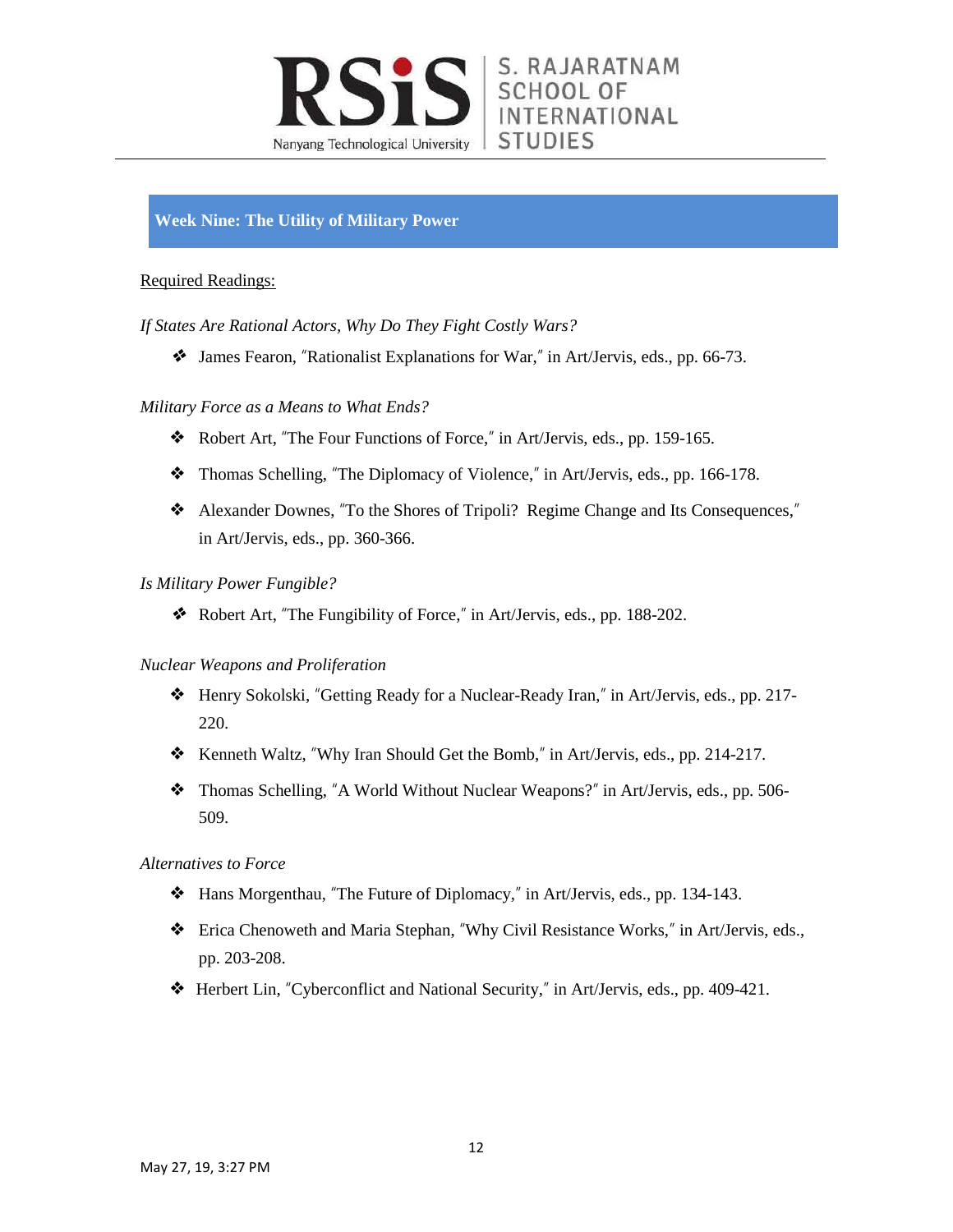

**Week Ten: Non-State Security Threats**—**Terrorism, Environmental Degradation, Civil Wars**

### Required Readings:

#### *Terrorism*

- ❖ Bruce Hoffman, "What is Terrorism," in Art/Jervis, eds., pp. 178-187.
- ❖ Audrey Kurth Cronin, "Ending Terrorism," in Art/Jervis, eds, pp. 327-333.
- ❖ Barack Obama, "Dealing With the Current Terrorist Threat," in Art/Jervis, eds., pp. 333- 341.
- ❖ Stephen Pinker, Enlightenment Now: The Case For Reason, Science, Humanism, and Progress (Viking, 2016), Ch. 13 (pp. 191-198). **RESERVES**

#### *Environmental Degradation*

- ❖ Garrett Hardin, "The Tragedy of the Commons," in Art/Jervis, eds., pp. 422-427.
- ❖ Alan Dupont, "The Strategic Implications of Climate Change," in Art/Jervis, eds., pp. 473-481.

#### *Civil Wars*

❖ Barbara Walter, "Bargaining Failures and Civil War," Annual Review of Political Science, 12 (2009), pp. 243-261. **EJOURNALS**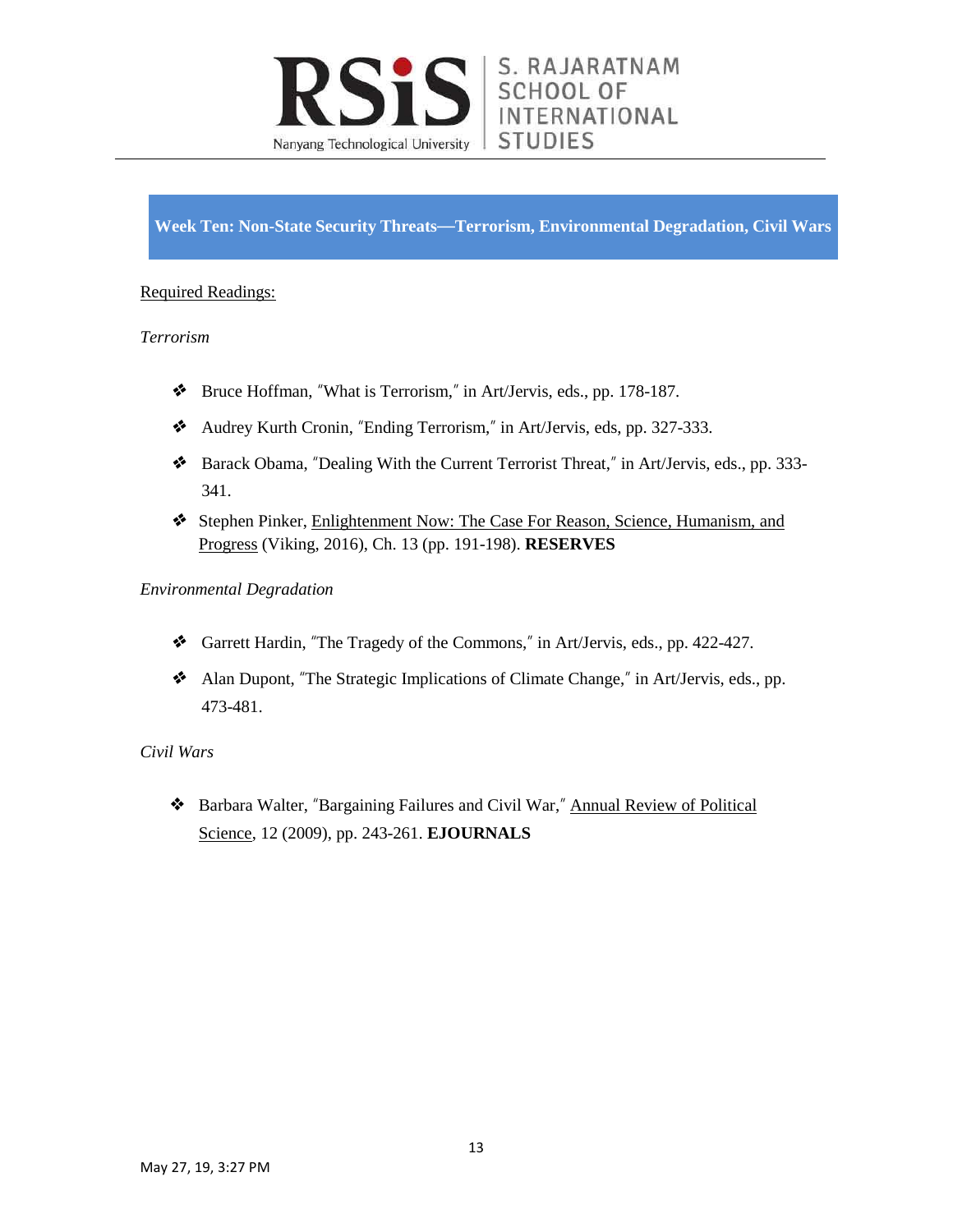

**Week Eleven: The Future of International Relations**

### Required Readings:

- *Is War Becoming Obsolete?*
	- ❖ Steven Pinker, Enlightenment Now, Ch. 11 (pp.156-166). **RESERVES**
	- ❖ Robert Jervis, "The Era of Leading Power Peace," in Art/Jervis, eds., pp. 306-320.

#### *China Rising*

- ❖ Arvind Subramanian, "The Inevitable Superpower: Why's China's Dominance Is a Sure Thing," in Art/Jervis, eds., pp. 481-488.
- ❖ Jonathan Kirshner, "Dollar Diminution and U.S. Power," in Art/Jervis, eds., pp. 488-497.
- ❖ Robert Art, "The United States and the Rise of China," in Art/Jervis, eds., pp. 320-327.

*The Implosion of the Liberal International Order?*

❖ Daniel Deudney and G. John Ikenberry, "Liberal World: The Resilient Order," Foreign Affairs, 97, No. 4 (July/August 2018), pp. 16-24. **EJOURNALS**